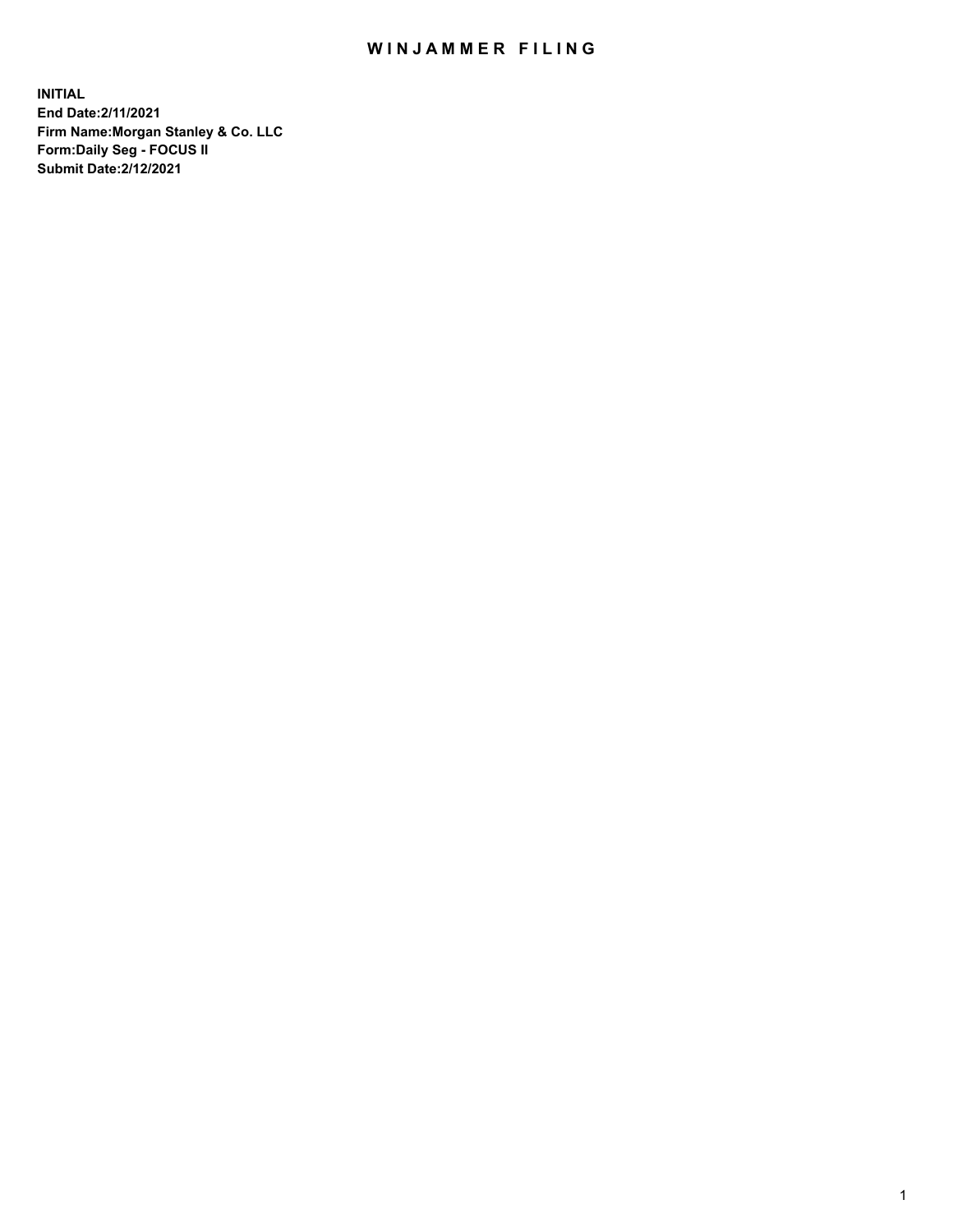**INITIAL End Date:2/11/2021 Firm Name:Morgan Stanley & Co. LLC Form:Daily Seg - FOCUS II Submit Date:2/12/2021 Daily Segregation - Cover Page**

| Name of Company                                                                                                                                                                                                                                                                                                               | Morgan Stanley & Co. LLC                               |
|-------------------------------------------------------------------------------------------------------------------------------------------------------------------------------------------------------------------------------------------------------------------------------------------------------------------------------|--------------------------------------------------------|
| <b>Contact Name</b>                                                                                                                                                                                                                                                                                                           | <b>Ikram Shah</b>                                      |
| <b>Contact Phone Number</b>                                                                                                                                                                                                                                                                                                   | 212-276-0963                                           |
| <b>Contact Email Address</b>                                                                                                                                                                                                                                                                                                  | Ikram.shah@morganstanley.com                           |
| FCM's Customer Segregated Funds Residual Interest Target (choose one):<br>a. Minimum dollar amount: ; or<br>b. Minimum percentage of customer segregated funds required:% ; or<br>c. Dollar amount range between: and; or<br>d. Percentage range of customer segregated funds required between:% and%.                        | 235,000,000<br><u>0</u><br><u>00</u><br>0 <sup>0</sup> |
| FCM's Customer Secured Amount Funds Residual Interest Target (choose one):<br>a. Minimum dollar amount: ; or<br>b. Minimum percentage of customer secured funds required:%; or<br>c. Dollar amount range between: and; or<br>d. Percentage range of customer secured funds required between:% and%.                           | 140,000,000<br><u>0</u><br><u>00</u><br>0 <sub>0</sub> |
| FCM's Cleared Swaps Customer Collateral Residual Interest Target (choose one):<br>a. Minimum dollar amount: ; or<br>b. Minimum percentage of cleared swaps customer collateral required:%; or<br>c. Dollar amount range between: and; or<br>d. Percentage range of cleared swaps customer collateral required between:% and%. | 92,000,000<br><u>0</u><br>0 Q<br>00                    |

Attach supporting documents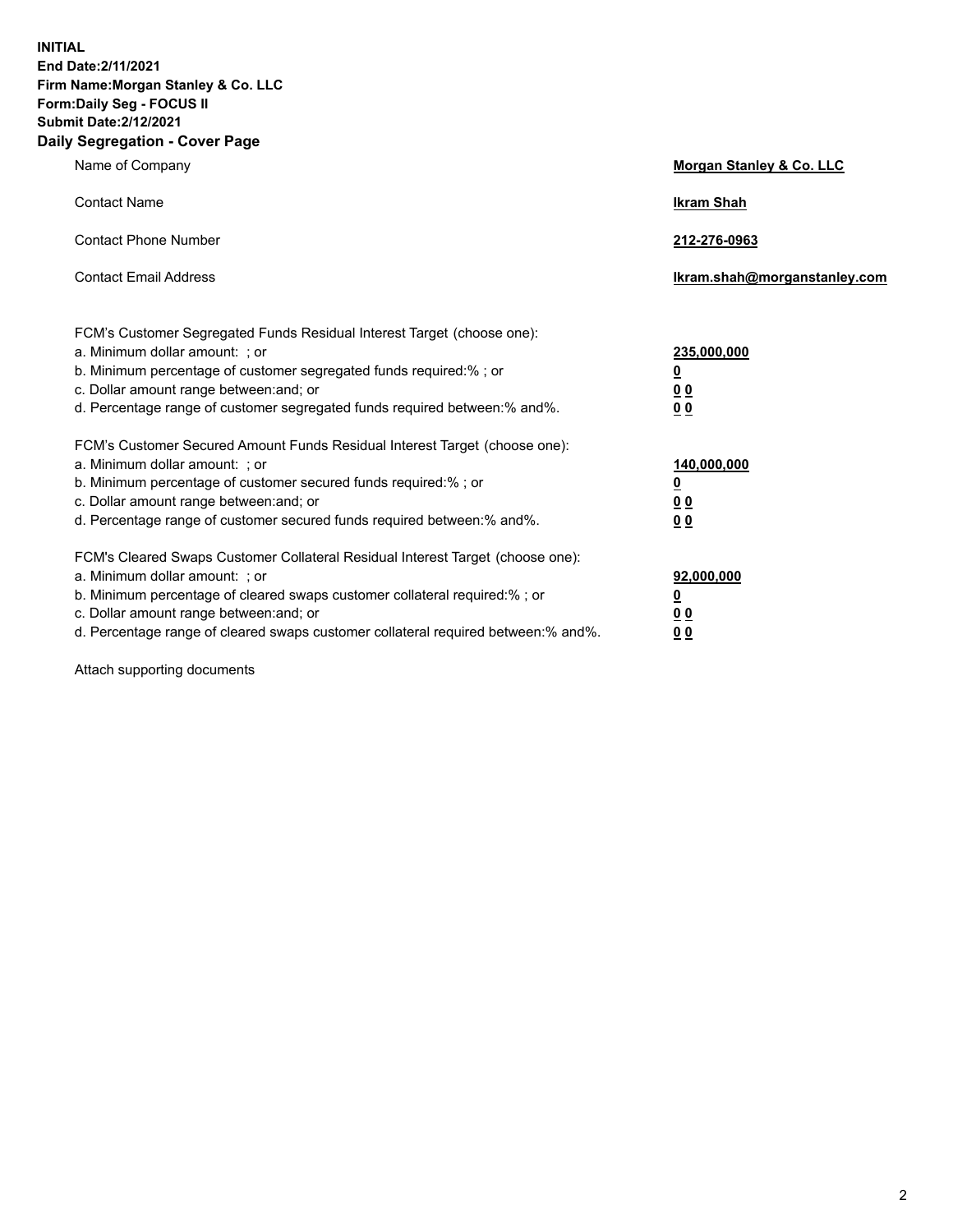## **INITIAL End Date:2/11/2021 Firm Name:Morgan Stanley & Co. LLC Form:Daily Seg - FOCUS II Submit Date:2/12/2021**

## **Daily Segregation - Secured Amounts**

Foreign Futures and Foreign Options Secured Amounts Amount required to be set aside pursuant to law, rule or regulation of a foreign government or a rule of a self-regulatory organization authorized thereunder 1. Net ledger balance - Foreign Futures and Foreign Option Trading - All Customers A. Cash **4,346,349,139** [7315] B. Securities (at market) **2,306,129,657** [7317] 2. Net unrealized profit (loss) in open futures contracts traded on a foreign board of trade **843,281,915** [7325] 3. Exchange traded options a. Market value of open option contracts purchased on a foreign board of trade **17,955,253** [7335] b. Market value of open contracts granted (sold) on a foreign board of trade **-17,034,569** [7337] 4. Net equity (deficit) (add lines 1. 2. and 3.) **7,496,681,395** [7345] 5. Account liquidating to a deficit and account with a debit balances - gross amount **17,958,701** [7351] Less: amount offset by customer owned securities **-17,195,465** [7352] **763,236** [7354] 6. Amount required to be set aside as the secured amount - Net Liquidating Equity Method (add lines 4 and 5) 7. Greater of amount required to be set aside pursuant to foreign jurisdiction (above) or line 6. FUNDS DEPOSITED IN SEPARATE REGULATION 30.7 ACCOUNTS 1. Cash in banks A. Banks located in the United States **568,776,645** [7500] B. Other banks qualified under Regulation 30.7 **821,259,166** [7520] **1,390,035,811** 2. Securities A. In safekeeping with banks located in the United States **397,397,578** [7540] B. In safekeeping with other banks qualified under Regulation 30.7 **21,978,605** [7560] **419,376,183** 3. Equities with registered futures commission merchants A. Cash **22,280,917** [7580] B. Securities **0** [7590] C. Unrealized gain (loss) on open futures contracts **940,200** [7600] D. Value of long option contracts **0** [7610] E. Value of short option contracts **0** [7615] **23,221,117** [7620] 4. Amounts held by clearing organizations of foreign boards of trade A. Cash **0** [7640] B. Securities **0** [7650] C. Amount due to (from) clearing organization - daily variation **0** [7660] D. Value of long option contracts **0** [7670] E. Value of short option contracts **0** [7675] **0** [7680] 5. Amounts held by members of foreign boards of trade A. Cash **3,150,601,654** [7700] B. Securities **1,886,753,473** [7710] C. Unrealized gain (loss) on open futures contracts **842,341,715** [7720] D. Value of long option contracts **17,955,253** [7730] E. Value of short option contracts **-17,034,569** [7735] **5,880,617,526** 6. Amounts with other depositories designated by a foreign board of trade **0** [7760] 7. Segregated funds on hand **0** [7765] 8. Total funds in separate section 30.7 accounts **7,713,250,637** [7770] 9. Excess (deficiency) Set Aside for Secured Amount (subtract line 7 Secured Statement

- Page 1 from Line 8)
- 10. Management Target Amount for Excess funds in separate section 30.7 accounts **140,000,000** [7780]
- 11. Excess (deficiency) funds in separate 30.7 accounts over (under) Management Target **75,806,006** [7785]

**0** [7305]

**7,497,444,631** [7355]

## **7,497,444,631** [7360]

[7530]

[7570]

[7740] **215,806,006** [7380]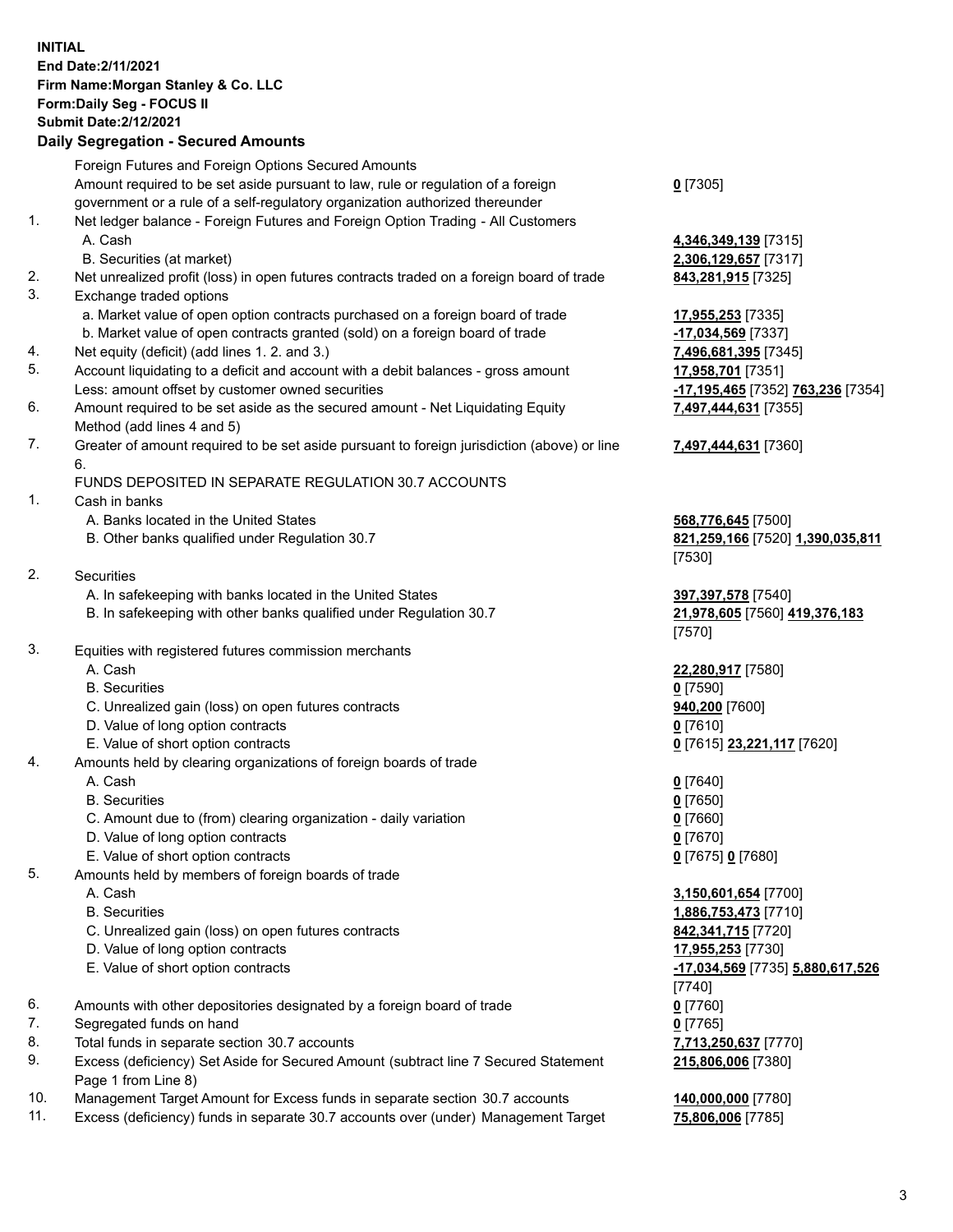**INITIAL End Date:2/11/2021 Firm Name:Morgan Stanley & Co. LLC Form:Daily Seg - FOCUS II Submit Date:2/12/2021 Daily Segregation - Segregation Statement** SEGREGATION REQUIREMENTS(Section 4d(2) of the CEAct) 1. Net ledger balance A. Cash **15,944,566,902** [7010] B. Securities (at market) **8,580,297,299** [7020] 2. Net unrealized profit (loss) in open futures contracts traded on a contract market **1,360,908,986** [7030] 3. Exchange traded options A. Add market value of open option contracts purchased on a contract market **606,628,766** [7032] B. Deduct market value of open option contracts granted (sold) on a contract market **-347,972,378** [7033] 4. Net equity (deficit) (add lines 1, 2 and 3) **26,144,429,575** [7040] 5. Accounts liquidating to a deficit and accounts with debit balances - gross amount **374,539,798** [7045] Less: amount offset by customer securities **-364,468,008** [7047] **10,071,790** [7050] 6. Amount required to be segregated (add lines 4 and 5) **26,154,501,365** [7060] FUNDS IN SEGREGATED ACCOUNTS 7. Deposited in segregated funds bank accounts A. Cash **4,558,702,463** [7070] B. Securities representing investments of customers' funds (at market) **0** [7080] C. Securities held for particular customers or option customers in lieu of cash (at market) **1,116,433,484** [7090] 8. Margins on deposit with derivatives clearing organizations of contract markets A. Cash **13,042,411,020** [7100] B. Securities representing investments of customers' funds (at market) **0** [7110] C. Securities held for particular customers or option customers in lieu of cash (at market) **7,463,863,815** [7120] 9. Net settlement from (to) derivatives clearing organizations of contract markets **87,984,882** [7130] 10. Exchange traded options A. Value of open long option contracts **606,628,766** [7132] B. Value of open short option contracts **-347,972,378** [7133] 11. Net equities with other FCMs A. Net liquidating equity **8,119,171** [7140] B. Securities representing investments of customers' funds (at market) **0** [7160] C. Securities held for particular customers or option customers in lieu of cash (at market) **0** [7170] 12. Segregated funds on hand **0** [7150] 13. Total amount in segregation (add lines 7 through 12) **26,536,171,223** [7180] 14. Excess (deficiency) funds in segregation (subtract line 6 from line 13) **381,669,858** [7190] 15. Management Target Amount for Excess funds in segregation **235,000,000** [7194]

- 16. Excess (deficiency) funds in segregation over (under) Management Target Amount
	- Excess

**146,669,858** [7198]